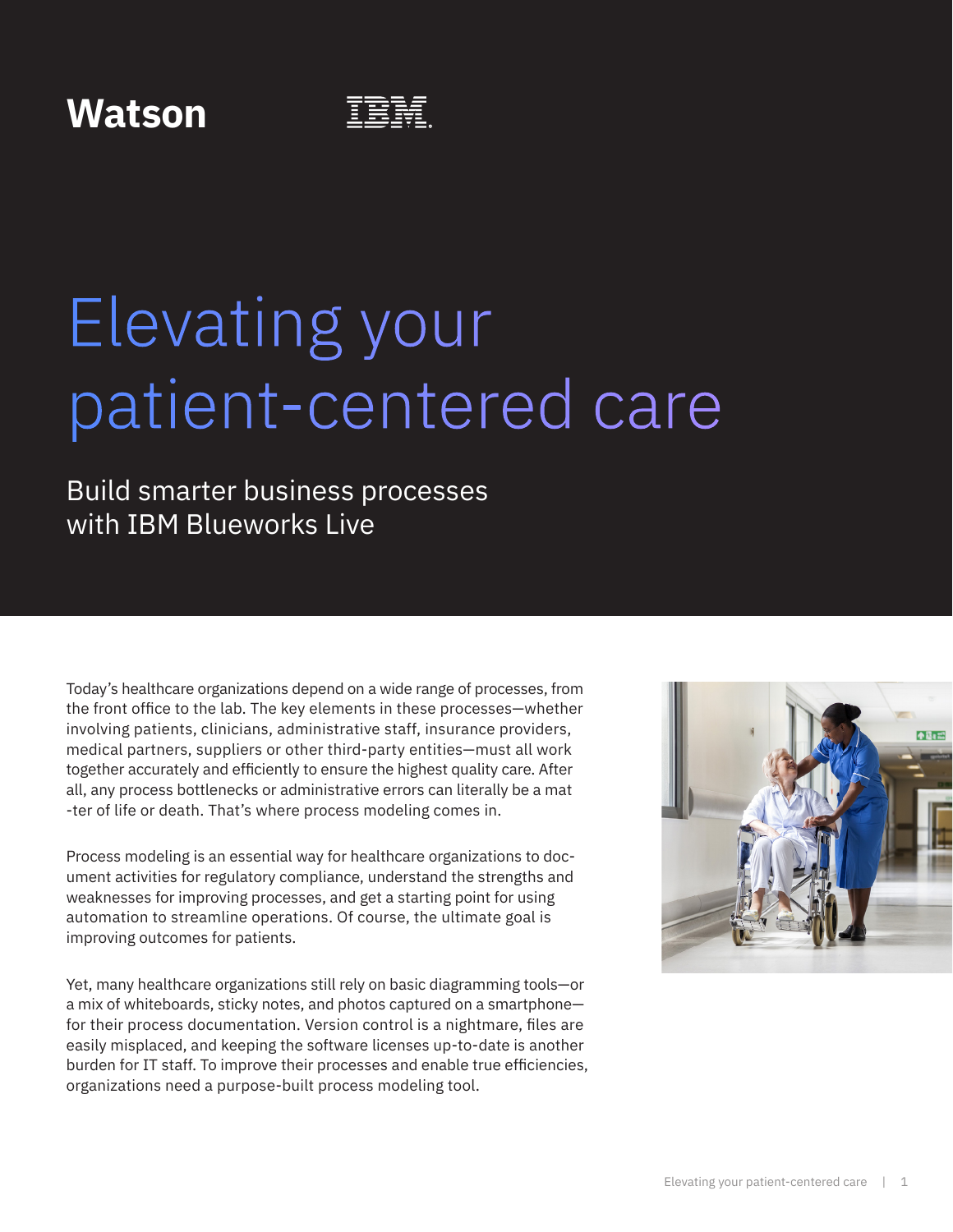## Transforming processes for smarter healthcare

IBM Blueworks Live is a cloud-based business process modeling tool that makes it easy to document, analyze and improve your healthcare processes. Business analysts, medical staff and other subject matter experts can work together using an intuitive web interface, identifying ways to make processes more efficient. And these diverse teams can collaborate from anywhere.

Unlike basic diagramming tools, Blueworks Live provides you with a dedicated, online space for building and improving healthcare processes. Key features include:

- **•** Quick-start templates for bringing the efficiencies of business process manage-ment into healthcare service delivery, helping improve quality and affordability
- **•** Support for real-time collaboration to allow different disciplines—from business managers to clinicians—to easily share ideas on patientcentered care
- **•** A centralized process repository to provide a single source of truth for managing service costs, updating processes and facilitating compliance
- **•** Automatic process layout for generating Business Process Model and Notation (BPMN) 2.0 models, transforming the way your organization delivers care
- **•** Compatibility with automation tools to enhance electronic medical records and computerized physician order entry—helping avoid medical errors and improving patient outcomes

Business analysts, medical staff and other subject matter experts can work together using an intuitive web interface, identifying ways to make processes more efficient.